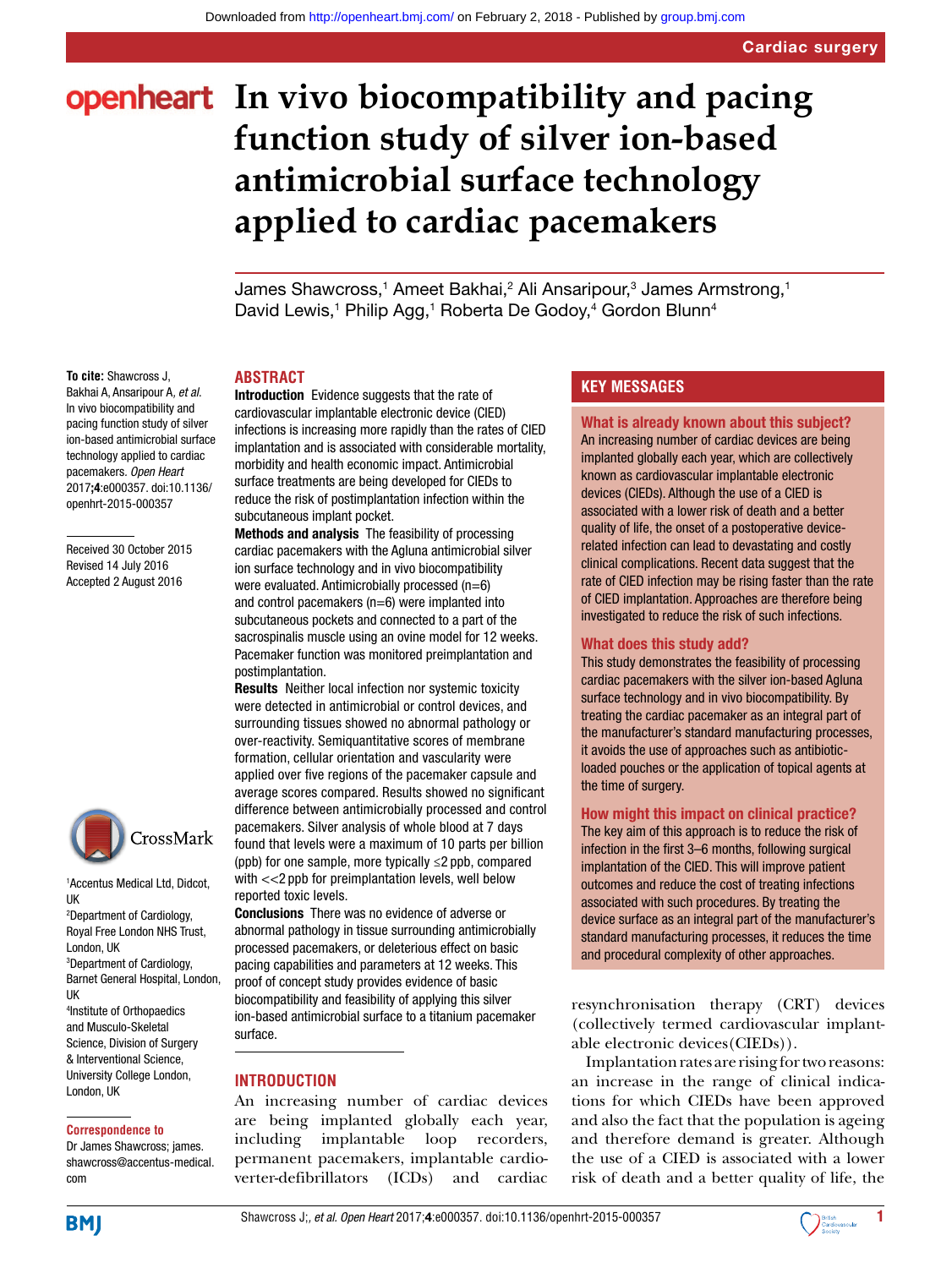onset of a postoperative device-related infection can lead to devastating and costly clinical complications.<sup>1</sup> Historically, reported rates of these infections range from 0% to as high as  $20\%$ <sup>1</sup> in some series. However, recent data suggest that the rate of CIED infection may be rising faster than the rate of CIED implantation.<sup>1</sup> As well as causing considerable morbidity and prolonged hospitalisation, mortality rates remain high and the economic burden of CIED infection management is high, both for patients and third-party payers.<sup>1–5</sup> There are a number of studies examining the cost of combined medical and surgical treatment of CIED-related infections, indicating that cost typically varies between US\$25000 for permanent pacemakers and US\$50000 for ICD and CRTs.<sup>46–8</sup> A US retrospective study<sup>8</sup> of 200219 Medicare patients (2007 calendar year) reported 5817 admissions for infection as well as significant increases in mortality (admissions and long term) and length of stay depending on CIED type. The standardised, adjusted total admission cost ranged between US\$28676 for pacemakers and US\$53349 for complex devices (Cardiac Resynchronisation Therapy Defibrillator CRT-D, or a Cardiac Resynchronisation Therapy Pacemaker (CRT-P)and ICDs). Costs of intensive care, length of stay and supplies, including replacement CIED, were the highest proportion of the costs. The standardised, adjusted incremental cost was between US\$14360 and US\$16498 depending on CIED type.

The purpose of this study was to evaluate the biocompatibility of a silver ion-based antimicrobial surface technology applied to the outer can of a pacemaker and its impact on basic pacemaker function. The study would also provide an opportunity to examine for signs of any in vivo bacterial colonisation or infection associated with implantation. The study was not designed to evaluate any specific antimicrobial effect or powered to detect a reduction in infection rate.

# **FEASIBILITY OF ANTIMICROBIAL SURFACE PROCESSING OF PACEMAKERS**

The Agluna antimicrobial surface is produced by an advanced electrochemical process, developed and owned by Accentus Medical, Oxfordshire, UK. The process relies on an anodising technique that forms a passive layer integral to the surface and is primarily applicable to medical devices manufactured from titanium and its alloys. The process creates 3–5µm diameter reservoirs in the surface of the implant that contains amorphous hydrous titania. Silver ions (Ag<sup>+</sup>) are incorporated into the surface by ion exchange primarily into the hydrous titania. The Ag<sup>+</sup> ions inhibit the local colonisation of pathogens on the device surface and hence the formation of biofilm, while also eluting in a controlled manner into the local environment during the critical weeks and months of the postoperative period, reducing the risk of localised infection. A number of in vitro studies have been performed to demonstrate the safety and efficacy of the approach. The efficacy has been shown against a number of Gram-positive bacteria

observed clinical benefits.<sup>910</sup> Initial feasibility of antimicrobial surface processing of cardiac devices was assessed prior to this in vivo evaluation phase, by processing a series of explanted pacemakers (after pacemaker generator change) with the antimicrobial technology and assessing the effect on pacing and residual battery function. This work showed no deleterious effect on the basic pacing function of the pacemaker, and demonstrated that this antimicrobial surface would be feasible for subsequent evaluation of in vivo biocompatibility and device function.

report greater than 50% reduction in infection in this high-risk patient cohort as well as a number of additional

#### **OBJECTIVES OF IN VIVO EVALUATION**

The objective of this in vivo study was to determine whether antimicrobial surface processing of the titanium surface of cardiac pacemakers would alter local, soft tissue biocompatibility compared with control implants. The study would also allow assessment of biofilm incidence, seen as precursor to implantable device infection. In addition, this study would confirm whether pacemaker function could be maintained in vivo, prior to any possible clinical evaluation. To enable an accurate comparison, antimicrobial surface processed and non-processed control pacemakers were implanted in the same control subjects. The antimicrobial surface was not applied to the pacing leads primarily as the process involves an anodising technique that is only applicable to medical devices consisting of titanium, tantalum or zirconia (and their alloys). There are studies that report metal-catalysed degradation of polyurethane.<sup>11</sup> The conductor is often a nickel/cobalt/chromium/molybdenum alloy with elements added to improve conductivity such as a silver core.<sup>[12](#page-6-5)</sup> The degradation is most likely due to the catalytic reduction of hydrogen peroxide to water at the silver metal surface, which then by direct electrical contact with the conductor is able to increase the rate of galvanic corrosion. This leads to an increase in the concentration of transition ions locally, and accelerated hydroxyl radical production, by well-known interaction with hydrogen peroxide, resulting in further polyurethane degradation. Electrical isolation is therefore the recommended approach to eliminate unwanted galvanic corrosion. The silver used in this antimicrobial surface is in the form of adsorbed silver ions incorporated into the semiconductor oxide film, which is not in electrical contact with the conductor and so will not be able to drive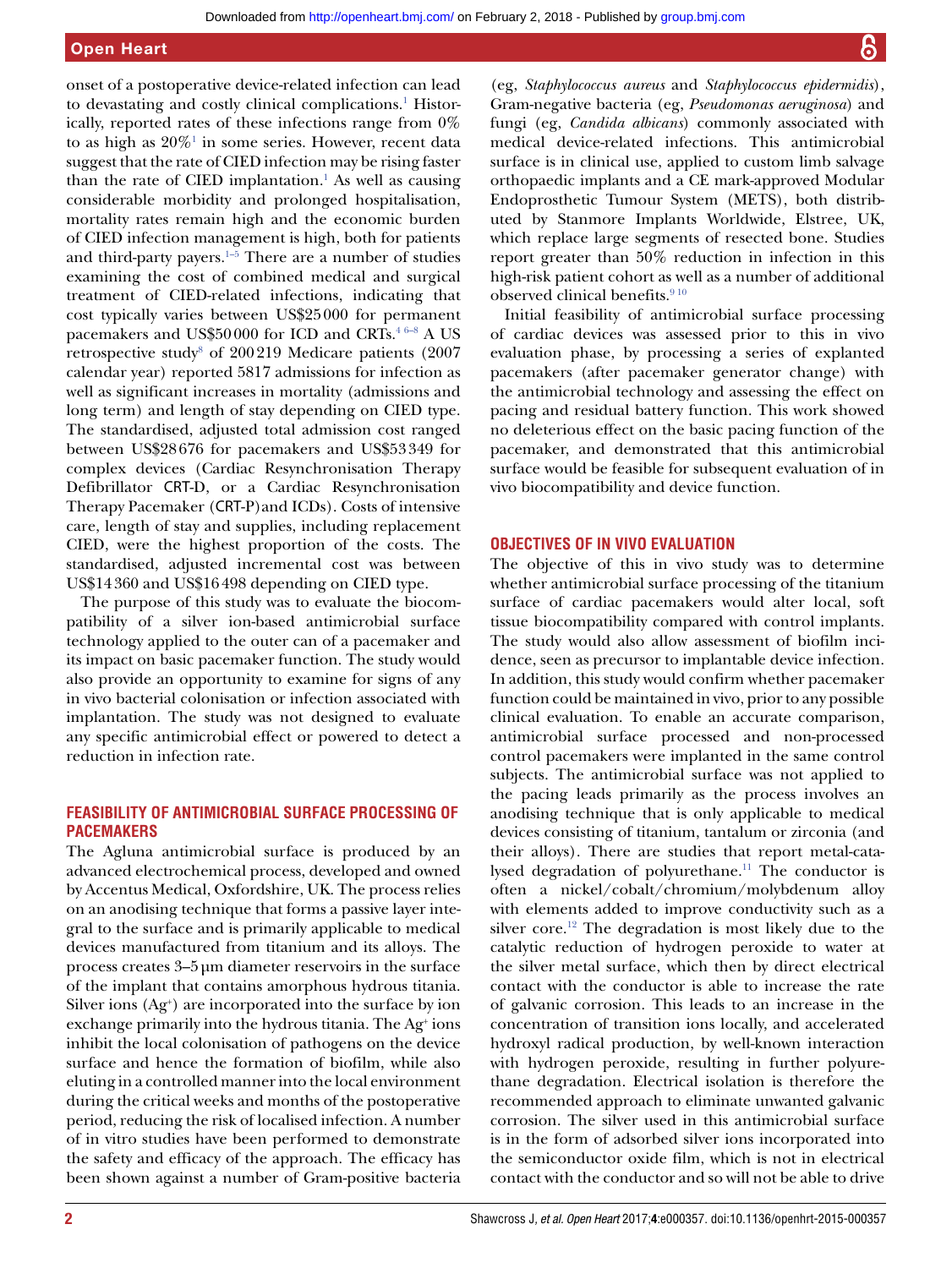the accelerated galvanic corrosion, leading to degradation of the polyurethane. This reduces the possibility of significant deleterious effect on the polyurethane-coated leads that may also be located in the device pocket.

# **MATERIALS AND METHODS**

# **Experimental in vivo protocol**

An ethics committee-approved ovine model was used to test the in vivo performance of these devices. In our model, antimicrobial surface processed and non-processed control pacemakers were implanted at the same procedure between muscles in the back, on either side of the spine of the same sheep to maximise the comparison potential for the animals to act as their own controls. To provide considerable confidence for future human studies and simulate natural bacterial colonisation conditions, follow-up of the animals was continued for 12 weeks (84 days). Although by design, this study was not Good Laboratory Practice (GLP) compliant, the implantation was performed in a GLP-approved facility at the Royal Veterinary College, Hertfordshire, UK. Therefore, the implantation procedure, the in-life phase and the retrieval of implants followed GLP guidelines and was ethics committee approved. The antimicrobial surface process was only applied to the outer pacemaker titanium casing and not to any other component, such as the device header or the leads. To ensure comparison of antimicrobial processed devices for leading manufacturers, 12 single chamber (VVI) pacemakers and corresponding electrodes were purchased from the four most common UK manufacturers, as shown in [table](#page-2-0) 1, and pacing programmers utilised for the duration of the study. This enabled us to physically and closely simulate human conditions where various pacemaker generators of differing sizes and shapes are used, with differing final pacemaker construction.

The surface of six cardiac pacemaker outer titanium casings was antimicrobially processed by Accentus Medical and then resterilised using ethylene oxide (Andersen Caledonia, Bellshill, UK) and packed ready for implantation (the manufacturers supplied control sterile pacemakers). The corresponding control pacemakers were not handled in any other way, other than externally testing pacing parameters including battery life and pacing impedance. Pacemaker function was tested preimplant while in the packaging (and for test generator models, postantimicrobial processing and

<span id="page-2-0"></span>

| <b>Table 1</b> Implants used |                  |                           |                     |  |
|------------------------------|------------------|---------------------------|---------------------|--|
| <b>Supplier</b>              | Model            | <b>Number</b><br>supplied | Agluna<br>processed |  |
| <b>Boston Scientific</b>     | Altrua 20 SSIR-1 | 4                         | 2                   |  |
| Medtronic                    | Adapta ADSR01    | 4                         | 2                   |  |
| St Jude                      | Zephyr XL SR     | 2                         |                     |  |
| Sorin                        | <b>Reply SR</b>  | 2                         |                     |  |

Shawcross J*, et al. Open Heart* 2017;4:e000357. doi:10.1136/openhrt-2015-000357 3

preimplant). Threshold testing was done manually to see and feel muscle contraction at 60 beats per minute and then at 10 V to confirm no other adverse reactions in VOO pacing mode, as striated muscle signals could not be detected while the animal was under anaesthesia. The same pacing and threshold tests were performed for each pacemaker. By design, there was no intention nor ethical approval to pace the heart in this study.

#### **Implantation**

The day of surgery was referred to as S0. Prior to surgery, blood samples were taken to determine baseline levels of silver, and clotted and non-clotted blood samples were stored at −73°C until required. At surgery, a dorsal, longitudinal incision measuring ~5 cm was made, positioned ~3 cm to either side of the spine. The underlying fascia was dissected and the dorsal surfaces of *sacrospinalis* muscle were accessed by further blunt dissection. After confirming access to muscle, the electrode was placed on the muscle with the pacing tip at least 5 cm or more away from the pacemaker pocket space, and then connected to the pacemaker generator. The pacemaker was positioned on the surface of the muscle, away from the tip, with spare electrode coiled below the generator, simulating human implantation conditions other than the electrode not being placed via vessels into the heart. A non-resorbable suture was used to tie the pacemaker electrode in place, around the provided sleeves. There was surprisingly good space above the muscle and the thick fat layers to place the pacemaker comfortably without causing any non-smooth pocket profiles or risk of erosion against vertebral or thoracic bones. The wound was closed in three layers with resorbable sutures. This procedure was repeated on the other side of the spinal column. In all cases, the left-hand side received a control pacemaker first, and the right-hand side received the antimicrobially processed pacemaker, with sterile conditions maintained on both sides. Two experienced veterinarian surgeons performed the procedures with an experienced pacing cardiologist in theatre to programme, activate and test the pacing function (preprocedure, periprocedure and postprocedure), and test electrode thresholds and impedance as well as confirm muscle contraction. Each procedure took about 25min, with separate aseptic techniques for both procedures on each sheep under general anaesthesia. Pacemakers were also activated postanaesthesia to visualise muscle contraction, but then left inactive to avoid animal discomfort. Intermittent pacing activations were made to check pacing threshold in both bipolar mode and unipolar mode confirming required function. Antibiotics were administered in compliance with ethical approval and study protocols. This is standard practice in this study model and no effect on wound healing or end point was anticipated. Animals were then returned to individual pens. During this extensive experimental condition, animals were observed weekly for operative healing, infection symptoms and reactions externally.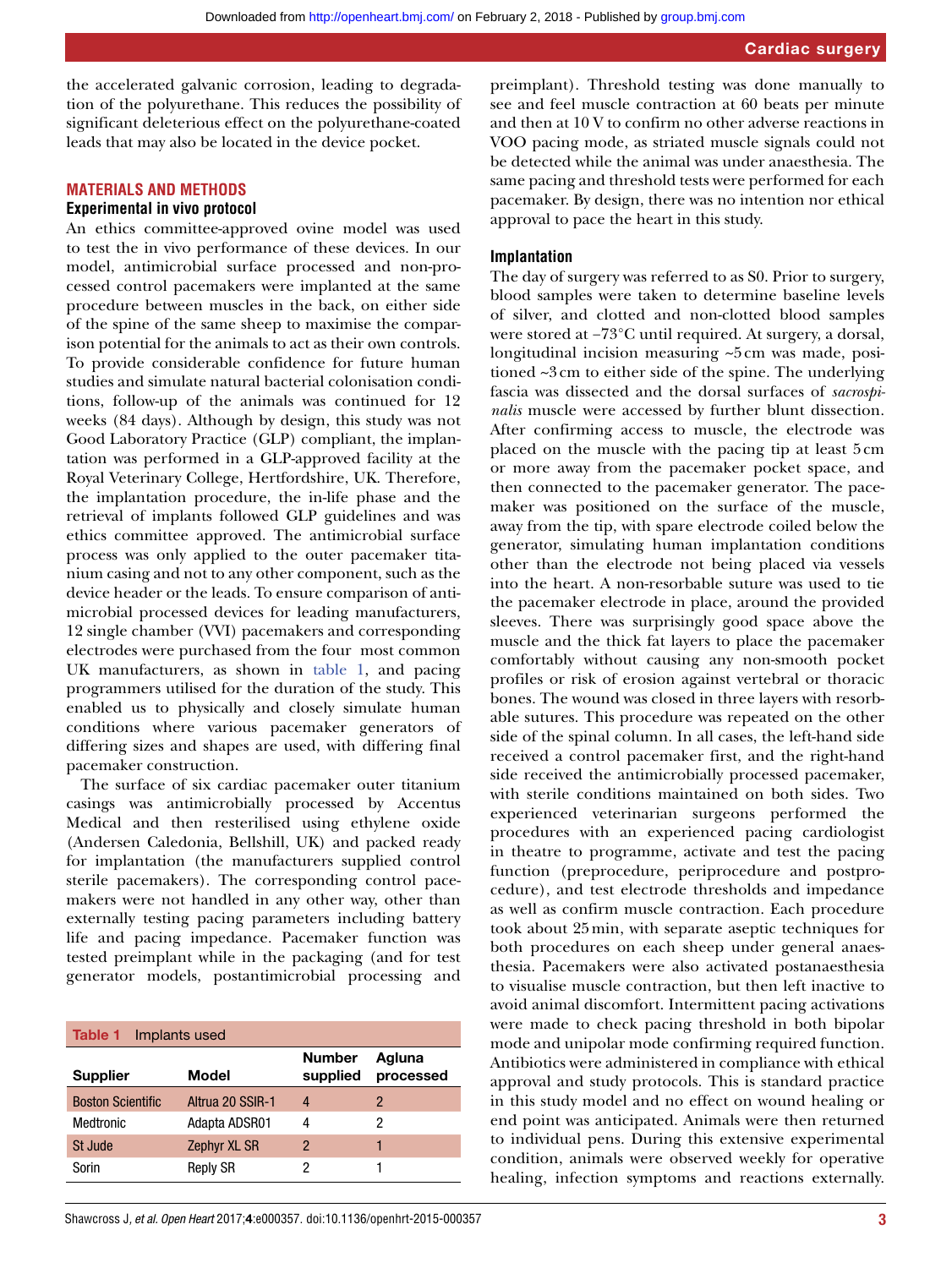#### Open Heart



**Figure 1** Radiographs of in situ pacemakers control (A) and antimicrobially processed surface (B).

<span id="page-3-0"></span>Blood samples were taken on days S0, S7, S14, S28, S56 and S84 and stored in a freezer.

#### **Implant retrieval**

After sacrifice with an overdose of sodium pentobarbitone, animals were positioned in sternal recumbency, and a radiograph was taken to determine the position of the pacemaker. Using the same sterile conditions and operating conditions as during implant, the pacing pockets were entered using aseptic technique, creating a new incision just dorsal to the original incision site. Wound healing was assessed prior to incision and pacemakers checked for migration and activated to check parameters and muscle contraction. Digital photography records were undertaken throughout the surgeries, including prior to entering the pacemaker capsules and after exposing the implant pocket sites. The soft tissue surrounding the pacemaker was isolated. If a fluid-filled pocket had formed, then the fluid was aseptically aspirated and samples sent for microbiological assessment. The soft tissue surrounding the pacemaker was breached with a sterile scalpel and a swab stick inserted through the opening and manipulated over the surface of the pacemaker and the adjacent soft tissue. The swab was sent off for microbiological assessment, examining for bacterial isolates after 48hours aerobic and anaerobic incubation. Samples of the tissue surrounding the pacemaker were taken and frozen at −73°C and sent for silver measurement by inductively coupled plasma mass spectroscopy (ICP-MS), where required. Pacing generators and electrodes were stored separately in sterile zip-locked bags and photographed for biofilm formation. Other

samples of surrounding tissue were taken and processed for paraffin wax embedded histology. Samples of spleen, heart, liver, kidney and lungs were fixed in formal saline and retained.

The measurement of inflammation was blinded, based on an assigned code, which was disclosed only after the analysis and performed by two independent analysts. This used a semiquantitative scoring system for membrane formation, cellular orientation and vascularity. As the data were not normally distributed, as confirmed by Kolmogorov–Smirnov test, a non-parametric Mann-Whitney U test comparing two independent variables was used, where  $p < 0.05$  was considered to be significant. The number of macrophages in the capsule surrounding the implants was estimated by counting cells in a 10× objective field of view, in 10 different regions. A comparison was made with tissue surrounding control implants and analysed using energy dispersive X-ray (EDX) analysis to determine the amount of silver within the surrounding tissues. Two of the antimicrobially processed pacemakers were taken and examined under scanning electron microscopy–EDX for silver content. The retrieved pacemakers were assessed to check that they were working appropriately again after removal from the sheep, confirming battery and programming parameters only. All electrode material was also removed. Residual silver measurement on the antimicrobially processed pacemakers was then performed using acid extraction and ICP-MS.

#### **RESULTS**

[Figure](#page-3-0) 1 indicates the position of the Sorin Reply SR pacemakers on radiographs confirming the implants have remained in place during the 12-week period of insertion.

The appearance of the tissue surrounding the implant and the capsule where it was located was consistent. In some cases, capsules displayed slight evidence of inflammation but were all well vascularised. All pacemakers could easily be removed, without any tissue remaining attached to its surface, leaving an imprint on the tissue surface, with little evidence of inflammation. By way of example, [figure](#page-3-1) 2 shows postmortem photographs of a control Sorin Reply SR pacemaker being retrieved; clearly a fibrous tissue membrane, which is translucent, covers the pacemakers on its dorsal surface. This membrane appears to be relatively avascular with little evidence of

<span id="page-3-1"></span>

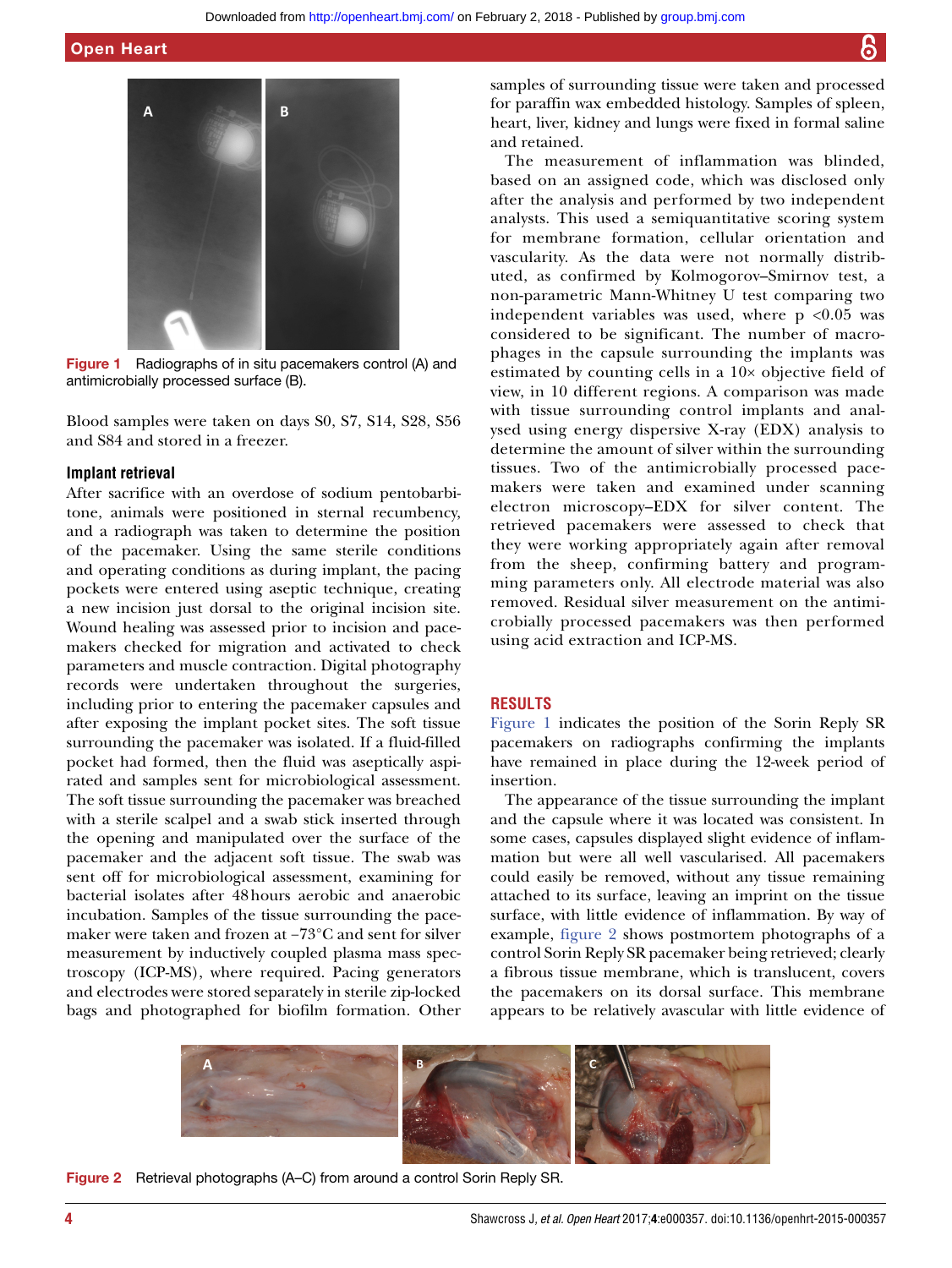

Figure 3 Retrieval photographs (A–C) from around an antimicrobially processed Sorin Reply SR pacemaker.

inflammation and small volume of exudate in the pocket surrounding this implant.

The tissue surrounding the antimicrobially processed pacemaker on the right-hand side of the animal ([figure](#page-4-0) 3) has a more vascular capsule (than that in [figure](#page-3-1) 2), as evidenced by its redder appearance. The tissues overlying the pacemaker appear to be thicker and more inflamed. There was also clear exudate within the pocket enclosing the pacemaker on this side.

Swabs taken aseptically from the surface of the pacemaker at retrieval and then microbiologically assessed showed no evidence of any bacterial growth, indicating that all the pacemakers were located within a sterile pocket.

Histological examination of the soft tissue capsules surrounding the pacemakers using H&E staining from around both antimicrobially processed and non-processed control pacemakers showed that the capsules surrounding the implants were composed of fibrous tissue with some macrophage infiltration, though with no evidence of any plasma cells. The fibrous tissue was well aligned and parallel to the surface of the capsules and in many instances was producing a well-aligned collagenous tissue. In other regions of the same pacemakers, and indeed in other pacemakers, irrespective of whether they were antimicrobially processed or control devices, a layer of macrophages could be observed at the surface of the tissue adjacent to the implant. The surface of the capsule adjacent to the antimicrobially processed pacemaker or untreated pacemaker is composed of macrophages, whereas deeper in the capsule, the layer is composed of more fibroblasts.

In places, a brown flaky material is seen within macrophages, often adjacent to blood vessels in the capsule surrounding both surface processed and non-processed control pacemakers. EDX confirmed that this material was composed of iron and was likely a breakdown product of haemoglobin, often referred to as haemosiderin. There was no evidence of any silver-containing particles in the capsule tissue surrounding the antimicrobially processed pacemakers, using EDX.

The quantification of the interface surrounding all the pacemakers by measuring the thickness of the capsule and a comparison made between the tissues surrounding antimicrobial processed and control pacemakers indicated the average thickness for these samples was in the range 500–700µm. There was no difference in the

<span id="page-4-0"></span>average capsule thickness surrounding the antimicrobial processed and control pacemakers (p=0.937; Mann-Whitney U non-parametric analysis).

The cellularity, vascularity and production/organisation of collagen fibrous tissue scoring used a semiqualitative score from 1 to 5, with 1 being low and 5 being high with five regions of the capsule for each pacemaker scored. The average of these scores from the six animals was measured for antimicrobially processed and control implants, and the mean compared using a Mann-Whitney U non-parametric analysis. For all measurements, results showed no significant difference between antimicrobially processed and control pacemakers (cellularity: p=0.81; vascularity: p=0.132; collagen: p=0.81).

There was no significant difference in the number of macrophages in fields of view in capsules surrounding antimicrobially processed and control pacemakers. Due to the different structure of the capsules between sheep, the data show a large interquartile spread of the data for both groups with micrographs showing the variability of the tissues surrounding the pacemakers. The number of macrophages within the capsules was also variable. In tissues from around both antimicrobially processed and control pacemakers, macrophages tended to be more prominent in number towards the surface of the capsule.

Silver analysis of whole blood at 7 days found that levels were a maximum of 10 ppb (parts per billion) for one sample, more typically  $\leq$ 2ppb, compared with  $<<$ 2ppb for preimplantation levels (see [table](#page-4-1) 2, limit of detection 0.6 ppb). Only day 1 and day 7 blood samples were analysed, as supporting elution studies have shown that silver ion release is most rapid in the first few hours and days, followed by an exponential fall off over a period of weeks to months to below detectable limits. These levels are considerably below reported clinical and toxic levels based on cellular response.<sup>[13](#page-6-6)</sup>

<span id="page-4-1"></span>

| <b>Table 2</b> Silver concentration in whole blood |             |             |  |
|----------------------------------------------------|-------------|-------------|--|
|                                                    | Day 1 (ppb) | Day 7 (ppb) |  |
| Sorin                                              | < 0.6       | 2           |  |
| <b>Medtronic</b>                                   |             | < 0.6       |  |
| St Jude                                            |             | 10          |  |
| <b>Boston</b>                                      |             | 2           |  |

ppb, parts per billion.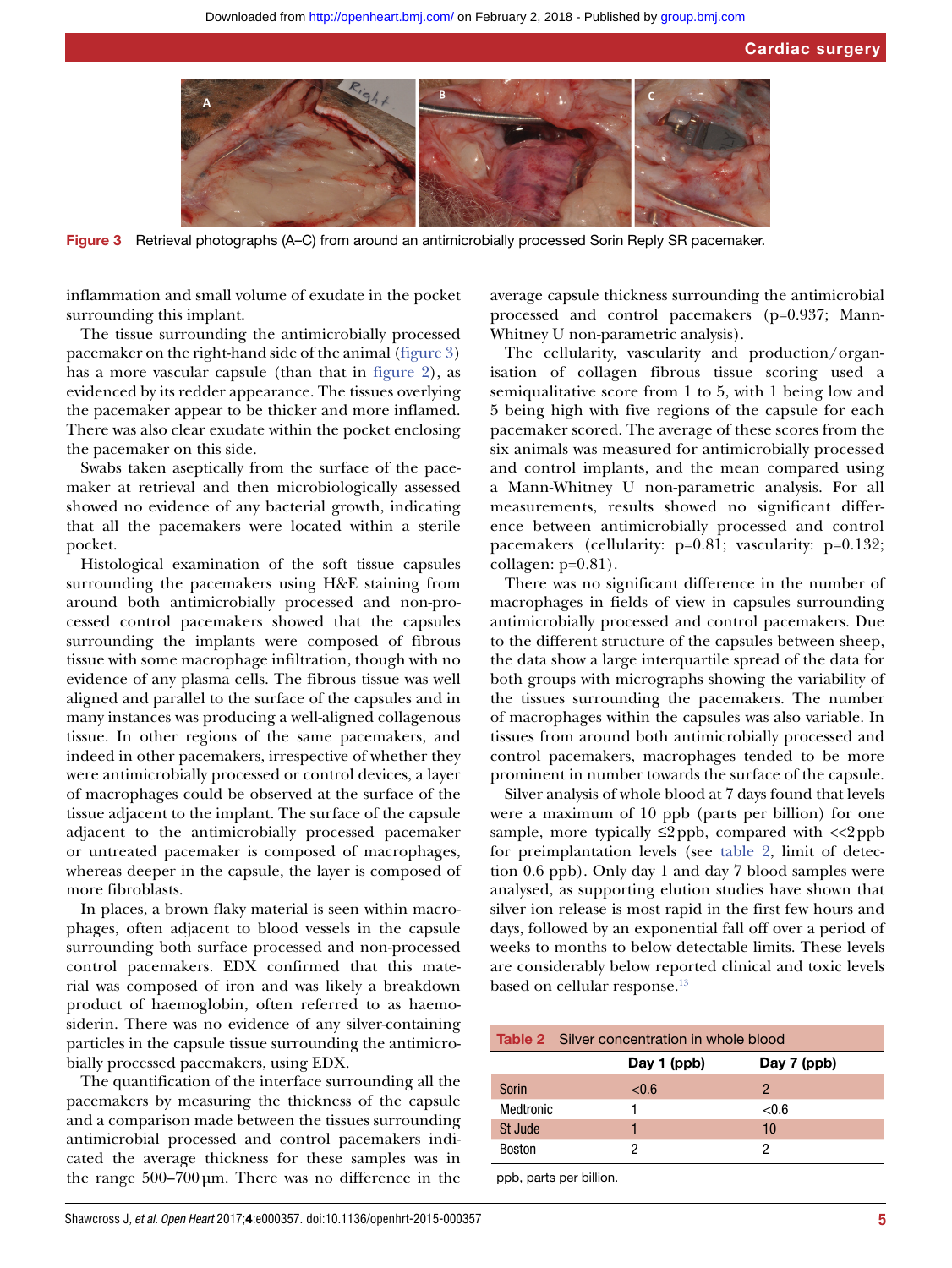| <b>Open Heart</b> |  |
|-------------------|--|
|                   |  |

<span id="page-5-0"></span>

|                  | <b>Table 3</b> Silver concentration in local tissue |
|------------------|-----------------------------------------------------|
|                  | Tissue (ppm)                                        |
| <b>Sorin</b>     | 0.39                                                |
| <b>Medtronic</b> | 24                                                  |
| St Jude          | 2.7                                                 |
| <b>Boston</b>    | 0.2                                                 |
|                  |                                                     |

ppm, parts per million.

Local tissue silver concentrations were in a range between 0.2 and 2.7 ppm and similar to that reported in the literature<sup>13</sup> and were not associated with any indications of toxicity (see [table](#page-5-0) 3, limit of detection 0.01 ppm).

Although not detected using EDX (which may not have been sufficiently sensitive to detect the low concentration of silver), acid extraction and ICP-MS suggested that ~20% of the original silver loading was residual on the pacemaker titanium surfaces after 12 weeks of implantation.

#### **DISCUSSION**

This study presents an in vivo ovine model demonstrating feasibility of a silver ion-based antimicrobial surface treatment on pacemakers while maintaining pacing function at 12 weeks. The study also provides preliminary evidence of the biocompatibility of the surface treatment, recognising the small sample size used in this proof of concept study. This study showed no detectable difference between control and antimicrobially processed pacemakers with respect to the titanium and tissue reactivity in a prolonged ovine model simulating human pacing conditions using devices from four different manufacturers. The antimicrobially processed pacemakers did not affect the biocompatibility of the pacemakers used in this small study, and none of the implants became infected, despite being exposed to a prolonged in vivo model allowing natural bacterial colonisation. There was no difference in the tissue response (control and antimicrobially processed pacemakers), as judged by the appearance of the postmortem capsule and by analysing the capsule using histology. Semiquantitative scores for cellularity, vascularity and collagen production in the capsule showed no significant difference between antimicrobially processed and control pacemakers. Furthermore, qualitative measurements of the capsule thickness showed that there was no difference between antimicrobially processed and control pacemakers.

Quantitative measurements of the number of macrophages within the capsule were variable, though overall there was no difference in the capsules surrounding the antimicrobial processed and control implants. Twelve weeks appear to be a reasonable experimental time for firm tissue healing and complete and stable capsule formation with vascularisation. Although not the subject of this study, the model could be considered relevant to cases of reimplantation, where device-related infection

may be of enhanced concern, as there appears to be no negative effect on biocompatibility in the capsule. The ovine model is feasible for pacing studies using the same subject for both active and control implants. Our strict surgical and pacing processes appear to be a sound structured investigative approach to measure for infection and healing processes. The only additional stage would be to implant the electrode into the heart via a suitable central vein to more closely simulate human conditions and to test for defibrillator activity of ICDs used, sensing parameters and lowest pacing thresholds. There are no non-standard techniques or additional materials required when handling the antimicrobial pacemaker during implantation. This is in contrast to the approach used by Medtronic and their TYRX antibacterial envelope, which is an additional material to handle and manipulate during implantation of the pacemaker. The silver ion-based surface treatment has the potential to provide a broader antimicrobial spectrum than the minocycline and rifampicin antibiotic combination used on the antibacterial envelope.

Whereas there was no evidence of any silver remaining on the implant surface (nor within any of the capsules) using EDX, acid extraction and ICP-MS analysis estimated  $\approx$ 20% silver remaining on the pacemaker surface with no evidence of local colonisation, that is biofilm. This is consistent with in vitro elution studies performed using this silver ion antimicrobial surface, which shows an initial burst release of silver that then reduces in exponential manner over a period of weeks to months. The elution rate is to a large extent controlled by the buffering effect of insoluble silver chloride, limiting the local concentration of silver to well below reported toxic levels.

There were a number of limitations with this study. There were no infections observed in either device group suggesting the antimicrobial pacemaker surface was no worse than control, but no statistical claim can be made with regard to antimicrobial effectiveness or biocompatibility as numbers of subjects were small in this proof of concept study. Although this was not the primary focus of study, an in vivo infection model is conceivable that adds a controlled inoculum level into the implant pocket, and the viable bacteria count is quantified at a defined time point. Such an in vivo study model has previously been performed using small inoculated disc samples and demonstrated a statistically significant reduction in viable bacteria count for the silver ion antimicrobial surface. Although the current study used four different manufacturers' pacemakers, the number of devices used was low, of simpler complexity (single chamber, basic pacemakers) and was relatively short term, so did not investigate the effects of long-term pacemaker implantation. The number of blood and tissue samples analysed for silver content were limited, and no statistical claims can be made in this proof of concept study. We did not place the lead into veins or allow sensing functions to be tested or remote unipolar mode pacing as the leads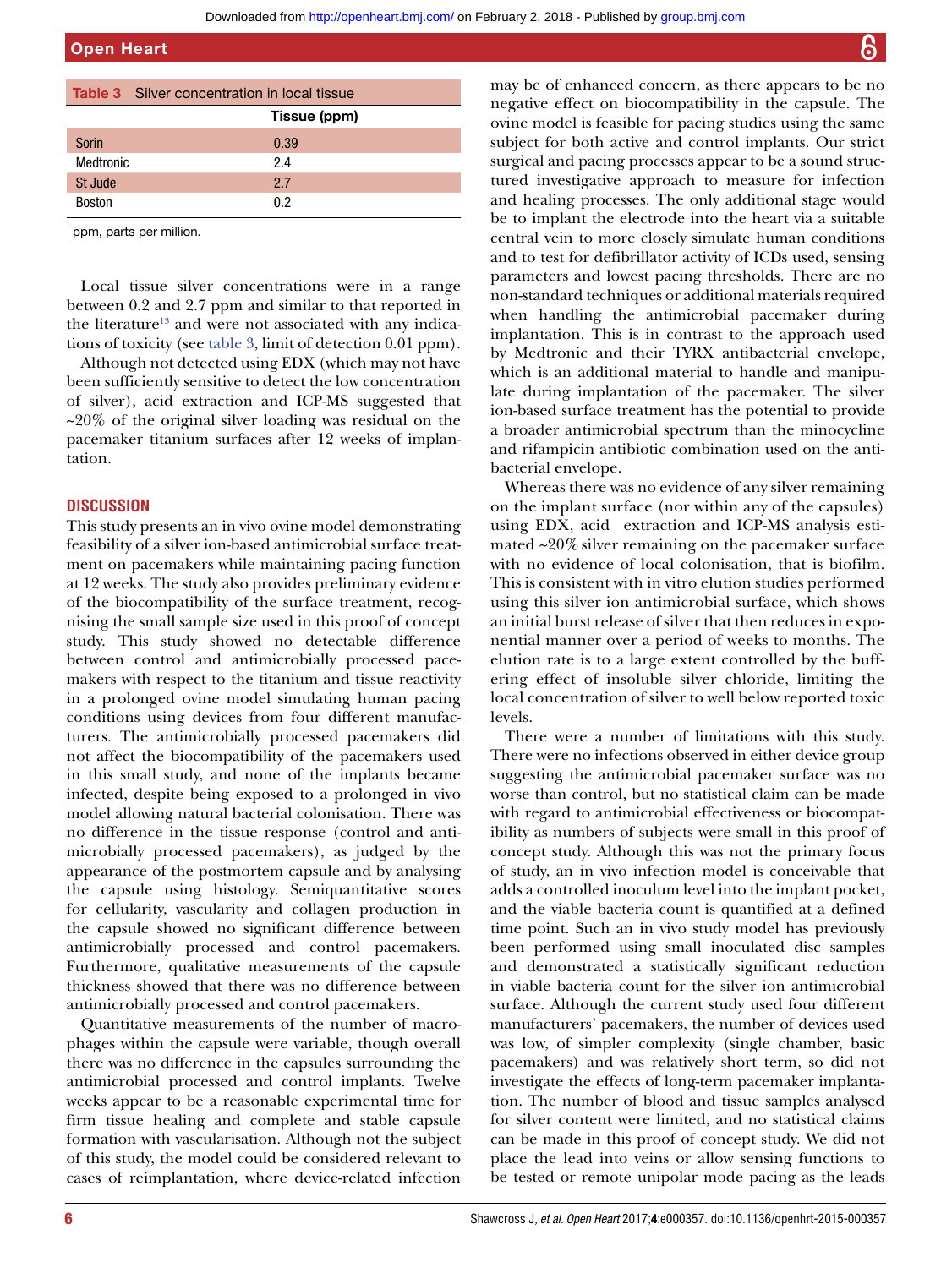were not intracardiac. Pacing times were also somewhat shorter without need for initial radiology imaging, and retrieval of the device and electrodes was simpler than human settings.<sup>14</sup>

Whereas the assessment of inflammatory effects of implants on the cells at the interface was by commonly used morphological characterisation, more definitive analysis could have been made by using immunohistochemistry to identify macrophages and various types of plasma cells.

# **CONCLUSIONS**

This study confirms the biocompatibility and feasibility of applying the same silver ion-based antimicrobial surface technology to a titanium pacemaker surface while maintaining pacing function in a robust and unique ovine model over a follow-up of 12 weeks. This promising new approach does not change standard pacemaker implant techniques, adds no procedural delays and is worthwhile researching further to tackle the growing problem of implantable cardiac electronic implantable device infection rates. Previous studies have demonstrated that this silver ion-based antimicrobial surface technology (Agluna) is proving to be safe and clinically effective in reducing the incidence of infection in limb salvage surgery. This positive clinical experience, along with the current study, provides confidence that applying this surface treatment to pacemakers in a clinical application is a feasible route forwards to take the product to market.

Funding This work was possible through funding from Accentus Medical Ltd and a grant from the Technology Strategy Board.

Competing interests None declared.

Provenance and peer review AB is a scientific advisor to Accentus Medical Ltd, is/has been an advisor to other device and pharmaceutical companies and government agencies, is an R&D Deputy Director for Royal Free London NHS Trust and has received honoraria for advisory and educational roles and grants to conduct research from these partners. AA is a researcher for Royal Free London NHS Trust. GB is Professor of Bioengineering at the Institute of Orthopaedics and Musculo-Skeletal Science (UCL), and is a scientific advisor to Accentus Medical Ltd. JA, DL, JS and PA are employees of Accentus Medical Ltd.

Data sharing statement No additional data are available.

Open Access This is an Open Access article distributed in accordance with the Creative Commons Attribution Non Commercial (CC BY-NC 4.0) license, which

permits others to distribute, remix, adapt, build upon this work non-commercially, and license their derivative works on different terms, provided the original work is properly cited and the use is non-commercial. See: http://creativecommons.org/ licenses/by-nc/4.0/

© Article author(s) (or their employer(s) unless otherwise stated in the text of the article) 2017. All rights reserved. No commercial use is permitted unless otherwise expressly granted.

#### <span id="page-6-0"></span>**REFERENCES**

- 1. Sohail MR, Wilson WR, Baddour LM. Infections of non-valvular cardiovascular devices. In: Mandell GL, Bennett JE, Dolin R, eds. *Mandell, D[ouglas, and Benne](http://dx.doi.org/10.1016/j.jacc.2007.01.072)tt's principles and practice of infectious diseases*. Philadelphia: Churchill Livingstone/Elsevier, 2010:1127–42.
- 2. Sohail MR, Uslan DZ, Khan AH, *et al*. Management and outcome of permanent pacemaker and implantable cardioverter-defibrillator infections. *J [Am Coll Ca](http://dx.doi.org/10.1161/CIRCULATIONAHA.109.192665)rdiol* 2007;49:1851–9.
- <span id="page-6-1"></span>3. Baddour LM, Epstein AE, Erickson CC, *et al*. Update on cardiovascular implantable electronic device infections and their management: [a scientific statem](http://dx.doi.org/10.3949/ccjm.78a.10169)ent from the American Heart Association. *Circulation* 2010;121:458–77.
- 4. Dababneh AS, Sohail MR. Cardiovascular implantable electro[nic](http://dx.doi.org/10.1016/j.jacc.2006.02.049)  device infection: a stepwise approach to diagnosis and [managemen](http://dx.doi.org/10.1016/j.jacc.2006.02.049)t. *Cleve Clin J Med* 2011;78:529–37.
- 5. Reynolds MR, Cohen DJ, Kugelmass AD, *et al*. The frequency and incre[mental cost of](http://dx.doi.org/10.1056/NEJMra035415) major complications among medicare beneficiaries receiving implantable cardioverter-defibrillators. *J Am Coll Cardiol* 2006;47:2493–7.
- 6. Darouiche RO. Treatment of in[fections associated with su](http://dx.doi.org/10.1016/S0022-5223(96)70334-3)rgical implants. *N Engl J Med* 2004;350:1422–9.
- <span id="page-6-2"></span>7. Ferguson TB, Ferguson CL, Crites K, *et al*. The additional hospital costs generated in the management of complications of pacemaker and defibri[llator implantatio](http://dx.doi.org/10.1001/archinternmed.2011.441)ns. *J Thorac Cardiovasc Surg* 1996;111:742–52.
- <span id="page-6-3"></span>8. Sohail MR, Henrikson CA, Braid-Forbes MJ, *et al*. Mortality and cost associated with cardiovascular implantable electronic device infections. *Arch Intern Med* 2011;171:1821–8.
- 9. Wafa H, Grimer RJ, Carter SR, *et al*. *Will silver solve the problem of infection around high risk prostheses?* Presentation to [British](http://dx.doi.org/10.1302/0301-620X.97B2.34554)  [O](http://dx.doi.org/10.1302/0301-620X.97B2.34554)rthopaedic Oncology Meeting, May, 2011.
- <span id="page-6-4"></span>10. Wafa H, Grimer RJ, Reddy K, *et al*. Retrospective evaluation of the incidence of early periprosthetic infection with silver-treated endoprostheses in high-risk patients: case-control study. *Bone Joint J* 2015;97-B:252–7.
- <span id="page-6-5"></span>11. Stokes KB, Berthelson WA, Davis MW. Metal catalyzed oxidative degradation of implanted polyurethane devices. In: Gebelein CG, ed. *Advances in biomedical polymers*. New York: Plenum Press, 1987:159–69.
- <span id="page-6-7"></span><span id="page-6-6"></span>12 Ellenbogen KA, Neal Kay G, Lau C-P, *et al*. *Clinical [cardiac pacing](http://dx.doi.org/10.1016/j.biomaterials.2007.02.033), defibrillation, and resynchronization therapy*. 4th edn. USA: Elsevier, 2011. Chapter 4.
- 13. Hardes J, Ahrens H, Gebert C, *et al*. Lack of toxicological sideeffects in silver-coated megapro[stheses in](http://dx.doi.org/10.1093/europace/eut077) humans. *Biomaterials* 2007;28:2869–75.
- 14. Zhou X, Jiang H, Ma J, *et al*. Comparison of standard and modified transvenous techniques for complex pacemaker lead extractions in the context of cardiac implantable electronic device-related infections: a 10-year experience. *Europace* 2013;15:1629–35.